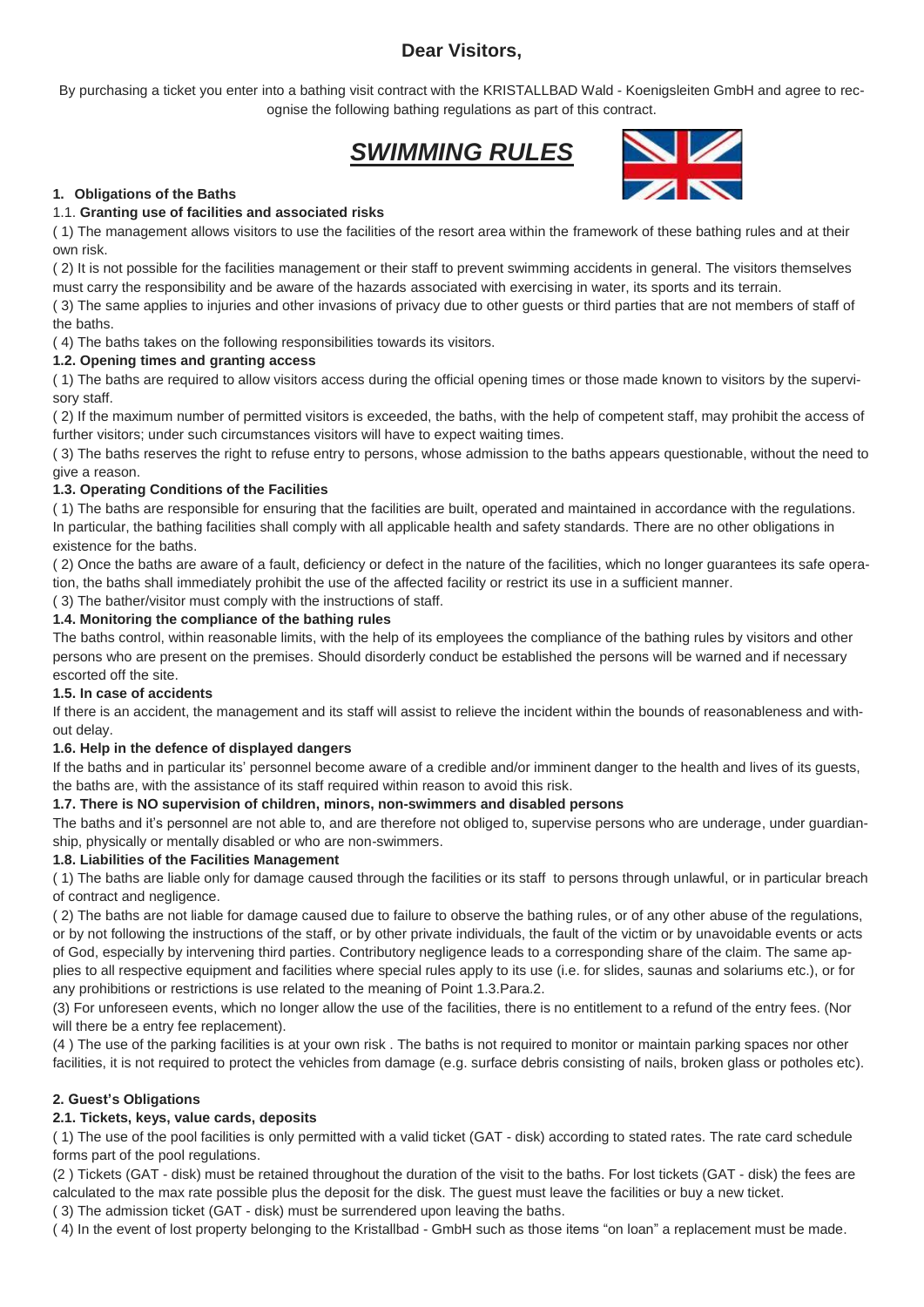#### **2.2. Supervision of children, minors, non-swimmers and disabled persons**

( 1) For the supervision of children, minors, non-swimmers and disabled persons, those persons normally responsible for these individuals must make provisions with suitable or other supervisory agents (e.g., the legal guardians, relatives or equivalent supervisors or carers). Minors under 8 years must be accompanied by a responsible person.

( 2) These persons will continue to be held responsible for the supervision or care even if they do not enter the grounds of the baths themselves or if they leave prematurely.

( 3) The applicable Child Protection Regulations apply, especially those regarding alcohol and smoking bans, travel restrictions, the obligations of guardians are to be adhered to by young persons and their guardians.

#### **2.3. Supervision of group visits**

( 1) In the case of group visits, the respective regulatory person, in the case of clubs and other organisations, has the responsibility for the compliance with the bathing rules and has to take full responsibility for all of the students. The relevant supervisors must be present during the entire duration of the group visit.

( 2) These supervisors must agree to maintain, together with the bath's supervisory staff, the smooth running of the facilities for normal bathing, so that they are not disturbed by the group's visit.

#### **2.4. Instructions from the Facilities' staff**

( 1) Guests are required to fully comply with the instructions of the facilities' staff. This applies even if in the guest's opinion, the statement issued to him is not justified.

( 2) Whoever transgresses the pool regulations or prohibitions on use of certain facilities (eg slide, sauna ) or restrictions within the meaning of point 1.3.Para.2 or defies the instructions of staff or any other representative of the baths, shall forfeit the right to claim a refund for the entrance fee and s/he will be asked to leave the site.

(3 ) In special cases, a ban on future visits can be voiced.

#### **2.5. Hygiene Provisions**

( 1) Guests are required to maintain the highest standards of hygiene throughout the bathing facilities

( 2) The barefoot areas may not be entered wearing outdoor shoes.

( 3) The swimming pool area may not be visited with infectious diseases.

( 4) Prior to entering any of the pools a shower must be taken for hygiene reasons. The showers must be turned off immediately after fair use.

( 5) The use of soap, shampoos and detergents and the washing of swimwear in swimming and bathing pools is prohibited.

(6 ) Rubbish such as bottles, jars, cans , paper, etc. is to be disposed of in the appropriate rubbish bins.

#### **2.6. Refrain from causing hazards and nuisances**

( 1) Each guest is to take into consideration, especially in terms of noise pollution, the other bathers. Guests are therefore requested to refrain from doing anything that is annoying or hazardous to others.

Guests are to refrain from jumping into the small water pools, as well as playing ball and group games in the water and on the sunbathing areas.

( 2) The boundary fences of the bathing site may not be climbed on or over .

( 3) All of the bath's facilities and equipment may be used only for their intended purpose (e.g., childrens' paddling pool, nonswimming area, water slides).

#### **2.7. Use of the pool, equipment etc.**

( 1) The installed equipment offered by the baths (e.g. water slide) must to be used in accordance with the instructions on usage.

( 2) Users of the equipment and facilities have to ensure themselves that they do not endanger other bathers and users. Bathers who find themselves in the vicinity of apparatus and equipment are to ensure that no harm comes to themselves or other users of the equipment and facilities. Bathers must be considerate of each other.

( 3) The instructions of staff must be obeyed.

#### **2.8. Consumption of food and beverages, no smoking policy**

( 1) Food and beverages may only be consumed in the designated areas.

( 2) The use of glassware is prohibited in all barefoot areas.

( 3) Smoking is prohibited indoors throughout the entire facility.

#### **2.9. Lost and Found items, parking of vehicles**

( 1) Valuables must be deposited at the baths' cash desk in return for a receipt otherwise no liability will be accepted for valuables brought onto the site.

( 2) Found objects must be brought to the cash desk and will be deposited and a receipt issued.

(3 ) Vehicles or other objects may only be parked in such a manner so as not to hinder access to or on the site by the emergency services for rescue purposes, such as the fire brigade or police.

#### **2.10. Incident Reporting/ Obligations to offer Assistance**

( 1) Accidents, thefts and complaints are to be reported to the responsible staff or management of the baths immediately.

( 2) Every guest is obliged to provide first aid where required or offer other necessary assistance.

#### **2.11. Additional commercial activities / Advertising**

Any type of commercial activity or advertising on site requires the consent of the owner.

We ask all sauna and pool guests to follow the sauna and pool regulations and to be self disciplined enough so that this site is a place of rest and relaxation for all visitors.

#### **The Kristallbad – Management**